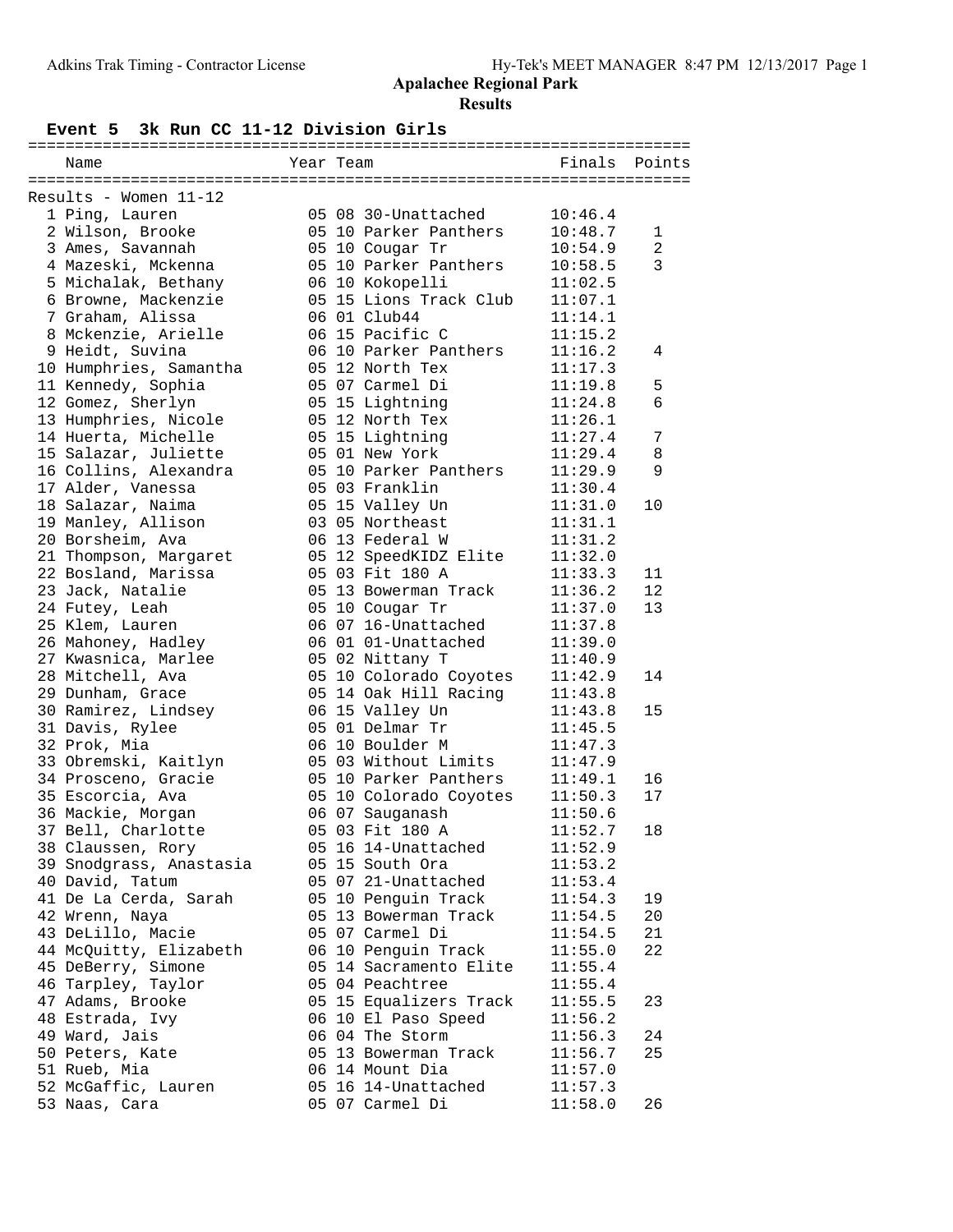| Event 5 3k Run CC 11-12 Division Girls |  |                                |         |    |
|----------------------------------------|--|--------------------------------|---------|----|
| 54 Mendyk, Caroline                    |  | 05 14 46-Unattached            | 11:58.1 |    |
| 55 Markow, Allura                      |  | 05 15 So Cal Ro                | 11:58.1 |    |
| 56 Bennett, Maggie                     |  | 05 13 Bowerman Track           | 11:58.6 | 27 |
| 57 Allen, Jade                         |  | 06 10 Kokopelli                | 11:58.7 |    |
| 58 Crowley, Lila                       |  | 05 10 Parker Panthers          | 11:58.8 | 28 |
| 59 Price, Addison                      |  | 05 10 Colorado Coyotes         | 12:00.5 | 29 |
| 60 Mitchell, Tauren                    |  | 06 14 Los Gatos                | 12:00.6 | 30 |
| 61 Richland, Talia                     |  | 05 15 South Ora                | 12:01.2 |    |
| 62 Memoly, Kendall                     |  | 05 15 33-Unattached            | 12:01.8 |    |
| 63 Black, Kendall                      |  | 05 10 NX Level Track           | 12:01.9 | 31 |
| 64 McGillis, Ella                      |  | 05 13 Bowerman Track           | 12:02.1 | 32 |
| 65 Robles, Nataly                      |  | 06 15 Lightning                | 12:02.8 | 33 |
| 66 Bush, Emily                         |  | 06 01 Kinetic Running 12:02.8  |         |    |
| 67 Gentry, Reese                       |  | 06 15 Valley Un                | 12:03.2 | 34 |
| 68 Coccaro, Ava                        |  | 05 11 Park City                | 12:03.6 |    |
| 69 Francis, Alexa                      |  | 05 03 Durham St                | 12:04.2 |    |
| 70 Carter, Brianna                     |  | 05 01 New York                 | 12:04.8 | 35 |
| 71 DeChamplain, Ruth                   |  | 05 04 45-Unattached 12:05.0    |         |    |
| 72 Warnick, Gabriella                  |  | 05 04 Walton Yo                | 12:05.2 | 36 |
| 73 Guinn, Rylee                        |  | 05 14 Delta Limitless          | 12:05.4 |    |
| 74 McManus, Maisie                     |  | 05 13 Rain City Flyers 12:06.2 |         |    |
| 75 Skandera, Rebekah                   |  | 05 14 38-Unattached            | 12:06.9 |    |
| 76 Burrus, Kate                        |  | 05 01 Haverhill                | 12:07.3 |    |
| 77 Lopez, Angelina                     |  | 06 15 Valley Un                | 12:07.4 | 37 |
| 78 Beil, Amalie                        |  | 06 13 Bowerman Track           | 12:08.5 | 38 |
| 79 Sheffield, Morgan Grace             |  | 06 04 Great Strides            | 12:08.6 | 39 |
| 80 Gelzhiser, Isabelle                 |  | 05 01 Rumford R                | 12:08.7 | 40 |
| 81 Tilley, Addison                     |  | 06 04 Marietta                 | 12:09.2 | 41 |
| 82 Defreitas, Rihanna                  |  | 06 01 New York                 | 12:10.0 | 42 |
| 83 Gibson, Leilani                     |  | 06 01 New Haven                | 12:10.0 |    |
| 84 Primmer, Masho                      |  | 05 01 Granite S                | 12:11.1 | 43 |
| 85 Shelton, Claire                     |  | 05 04 Alpha Cru                | 12:11.1 |    |
| 86 Weberski, Makena                    |  | 06 14 Diablo Va                | 12:11.3 |    |
| 87 Chen, Jie Yi Denise                 |  | 06 15 Chino Hil                | 12:11.4 |    |
| 88 Upshur, Joelle                      |  | 05 15 Temecula                 | 12:11.6 |    |
| 89 Bush, Margret                       |  | 05 01 Rumford R                | 12:12.0 | 44 |
| 90 LeBlond, Landen                     |  | 06 10 NX Level Track           | 12:12.1 | 45 |
| 91 Heppner, Heidi                      |  | 06 04 45-Unattached            |         |    |
| 92 Tau, Sophie                         |  | 05 14 Los Gatos                | 12:13.0 | 46 |
| 93 Campos, Cecilia                     |  | 05 10 Cougar Tr                | 12:13.4 | 47 |
| 94 Romero, Gabriella                   |  | 06 15 So Cal Ro                | 12:14.5 |    |
| 95 Kelly, Mairead                      |  | 05 10 Flagstaff Roam           | 12:14.9 |    |
| 96 Salinas, Destinee                   |  | 06 14 Coastside                | 12:15.0 |    |
| 97 Slippen, Isabel                     |  | 05 01 New York                 | 12:15.0 | 48 |
| 98 Herron, Ainsley                     |  | 05 13 Cascade Striders         | 12:15.6 |    |
| 99 Pakingan, Melanie                   |  | 05 15 Equalizers Track         | 12:15.7 | 49 |
| 100 White, Abigail                     |  | 06 04 The Storm                | 12:16.0 | 50 |
| 101 Bilodeau, Arianne                  |  | 05 02 07-Unattached            | 12:16.2 |    |
| 102 Wilmot, Ava                        |  | 05 02 Shore Athletic           | 12:16.5 |    |
| 103 Chadwick, Sophie                   |  | 05 10 Cougar Tr                | 12:18.1 | 51 |
| 104 Clark, Olive                       |  | 06 13 Sun City                 | 12:18.4 |    |
| 105 Skowvron, Faith                    |  | 05 02 04-Unattached            | 12:18.5 |    |
| 106 Putnam, Rafaela                    |  | 05 14 Los Gatos                | 12:18.5 | 52 |
| 107 McElroy, Blane                     |  | 06 01 Heads Up Running         | 12:18.8 |    |
| 108 Marco, Madison                     |  | 05 03 Waxhaw Track             | 12:19.4 |    |
| 109 Lenth, Zoey                        |  | 06 10 Parker Panthers          | 12:19.5 | 53 |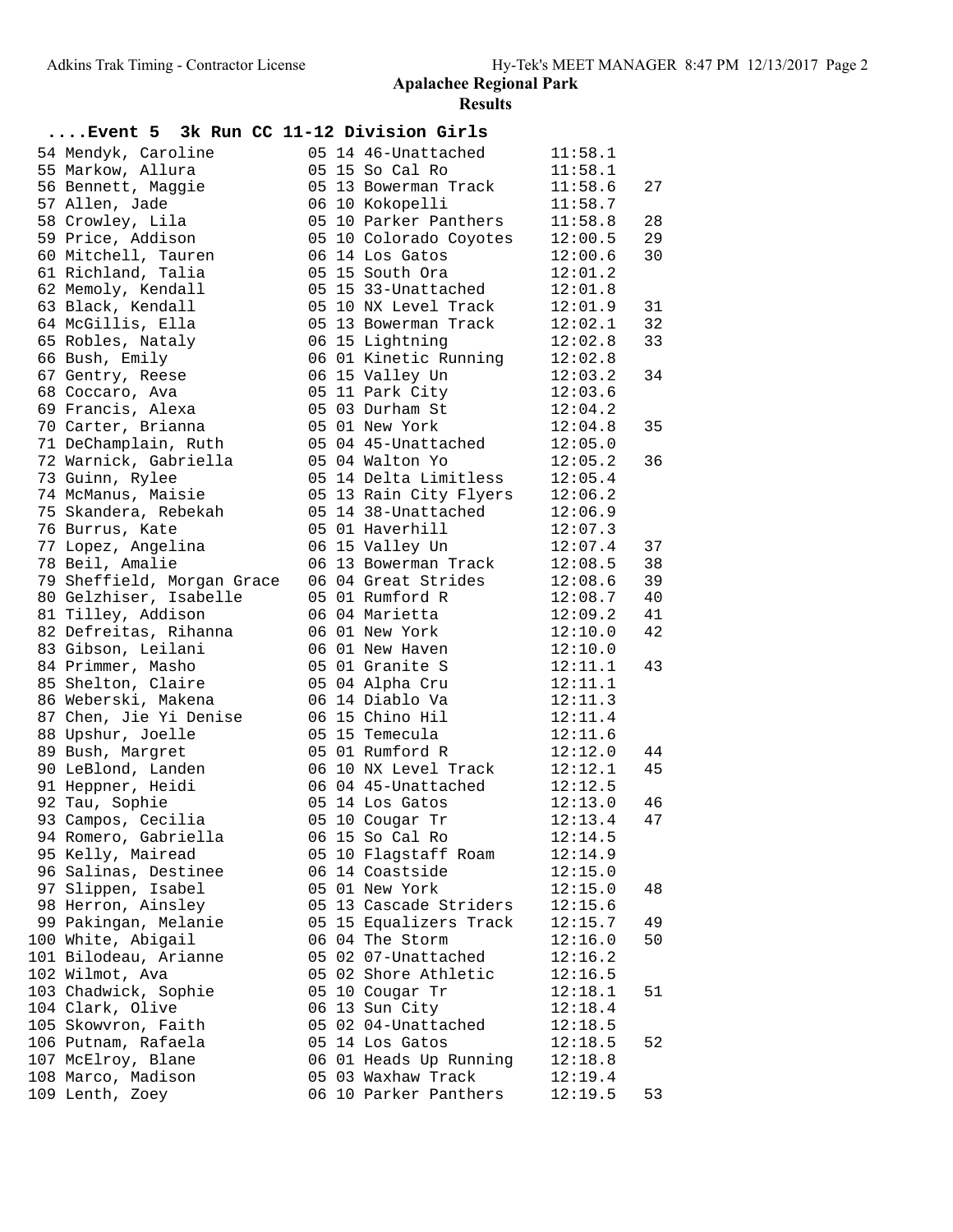| Event 5 3k Run CC 11-12 Division Girls    |  |                                             |                    |    |
|-------------------------------------------|--|---------------------------------------------|--------------------|----|
| 110 Woolfe, Kaia                          |  | 06 01 Rumford R                             | 12:21.1            | 54 |
| 111 Vasquez, Ryan                         |  | 05 15 Valley Un                             | 12:21.6            | 55 |
| 112 Cosgrove, Erin                        |  | 05 13 Bowerman Track                        | 12:21.9            | 56 |
| 113 Svendsen, Stephanie                   |  | 06 01 Granite S                             | 12:22.3            | 57 |
| 114 Delgado, Daniela                      |  | 06 04 Walton Yo                             | 12:22.3            | 58 |
| 115 Rafferty, Rylee                       |  | 06 10 NX Level Track                        | 12:22.5            | 59 |
| 116 Shea, Ellie                           |  | 05 01 Waltham Track                         | 12:23.0            | 60 |
| 117 Culbreth, Emma                        |  | 05 04 Great Strides                         | 12:23.1            | 61 |
| 118 Preisano, Justine                     |  | 06 03 Fit 180 A                             | 12:23.3            | 62 |
| 119 Garrity, Maureen                      |  | 05 03 Fit 180 A                             | 12:23.6            | 63 |
| 120 Duncan, Laney                         |  | 05 03 13-Unattached                         | 12:24.1            |    |
| 121 Hmura, Jane                           |  | 05 13 Teammates                             | 12:24.6            |    |
| 122 Yancey, Madeline                      |  | 05 03 13-Unattached                         | 12:24.7            |    |
| 123 Wimberly, Lauren                      |  | 05 03 Franklin                              | 12:25.7            |    |
| 124 Reed, Grace                           |  | 05 14 Diablo Va                             | 12:26.1            |    |
| 125 Baroody, Elizabeth                    |  | 06 02 Auburn Y Pulsars                      | 12:26.2            |    |
| 126 Kolenski, Megan                       |  | 05 13 Speed Unlimited                       | 12:26.6            |    |
| 127 Primmer, Ashereka                     |  | 06 01 Granite S                             | 12:27.6            | 64 |
| 128 Honani, MorningRain                   |  | 06 10 Flagstaff Roam                        | 12:28.3            |    |
| 129 Downing, Kendall                      |  | 05 10 Albuquerq                             | 12:28.3            |    |
| 130 Perez, Maribel                        |  | 06 15 Lightning                             | 12:28.5            | 65 |
| 131 Vu, Noelle                            |  | 06 16 Central F                             | 12:29.0            | 66 |
| 132 Black, Kalyn                          |  | 06 10 NX Level Track                        | 12:29.2            | 67 |
| 133 Gordon, Munirah                       |  | 05 04 The Storm                             | 12:30.1            | 68 |
| 134 Lopez, Sophia                         |  | 05 10 Cougar Tr                             | 12:30.8            | 69 |
| 135 Dages, Josie<br>136 Morales, Clarissa |  | 05 05 17-Unattached<br>06 10 El Paso Flames | 12:31.7<br>12:31.8 |    |
| 137 Callahan, Emma                        |  | 05 07 Dirty South XC                        | 12:32.1            |    |
| 138 Gomez, Madelyn                        |  | 05 04 The Storm                             | 12:32.4            | 70 |
| 139 Thompson, Morgan                      |  | 06 13 Tri City Thunder                      | 12:32.7            |    |
| 140 Evans, Alivia                         |  | 05 13 Cascade Striders                      | 12:32.8            |    |
| 141 Kavanagh, Samantha                    |  | 05 16 14-Unattached                         | 12:32.9            |    |
| 142 Mas, Valeria                          |  | 05 03 Fit 180 A                             | 12:32.9            | 71 |
| 143 Cheng, Ashley                         |  | 06 15 Equalizers Track                      | 12:33.6            | 72 |
| 144 Derickson, Jessica                    |  | 06 10 Kokopelli                             | 12:34.4            |    |
| 145 Cervantes, Delilah                    |  | 05 14 McFarland Track                       | 12:34.7            | 73 |
| 146 Sheldon, Sydney                       |  | 05 10 Colorado Coyotes                      | 12:35.1            | 74 |
| 147 Zalenski, Julia                       |  | 05 02 Get Fit Families                      | 12:35.4            |    |
| 148 Diaz, Demari                          |  | 06 14 McFarland Track                       | 12:36.3            | 75 |
| 149 French, Mary Kathryn                  |  | 05 05 Northeast                             | 12:36.3            |    |
| 150 Lehnst, Liliana                       |  | 06 05 19-Unattached                         | 12:36.6            |    |
| 151 Toon, Jordyn                          |  | 05 15 Valley Un                             | 12:36.7            | 76 |
| 152 Taylor, Mia                           |  | 05 16 14-Unattached                         | 12:37.1            |    |
| 153 Bradley, Emalie                       |  | 06 10 Penguin Track                         | 12:37.6            | 77 |
| 154 Shoaf, Laura                          |  | 05 15 Temecula                              | 12:38.9            |    |
| 155 Myers, Lily                           |  | 05 07 Dirty South XC                        | 12:39.5            |    |
| 156 Alvarez, Daniela                      |  | 05 16 Miami Eli                             | 12:39.6            |    |
| 157 Sanchez, Dhannasshy                   |  | 06 15 So Cal Ro                             | 12:40.5            |    |
| 158 Fernandez, Roxana                     |  | 06 14 Fast Trac                             | 12:40.7            |    |
| 159 Long, Lauren                          |  | 06 01 Nashua PA                             | 12:40.9            |    |
| 160 Clemmons, Lilly                       |  | 05 03 Durham St                             | 12:41.0            |    |
| 161 Hargrave, Veronica                    |  | 05 07 16-Unattached                         | 12:42.7            |    |
| 162 Fath, Lauren                          |  | 06 04 Creekview                             | 12:42.8            |    |
| 163 Comsudes, Gabrielle                   |  | 05 04 Marietta                              | 12:43.2            | 78 |
| 164 Stone, Ella                           |  | 06 04 45-Unattached                         | 12:43.8            |    |
| 165 Barrus, Mia                           |  | 05 01 Rumford R                             | 12:44.5            | 79 |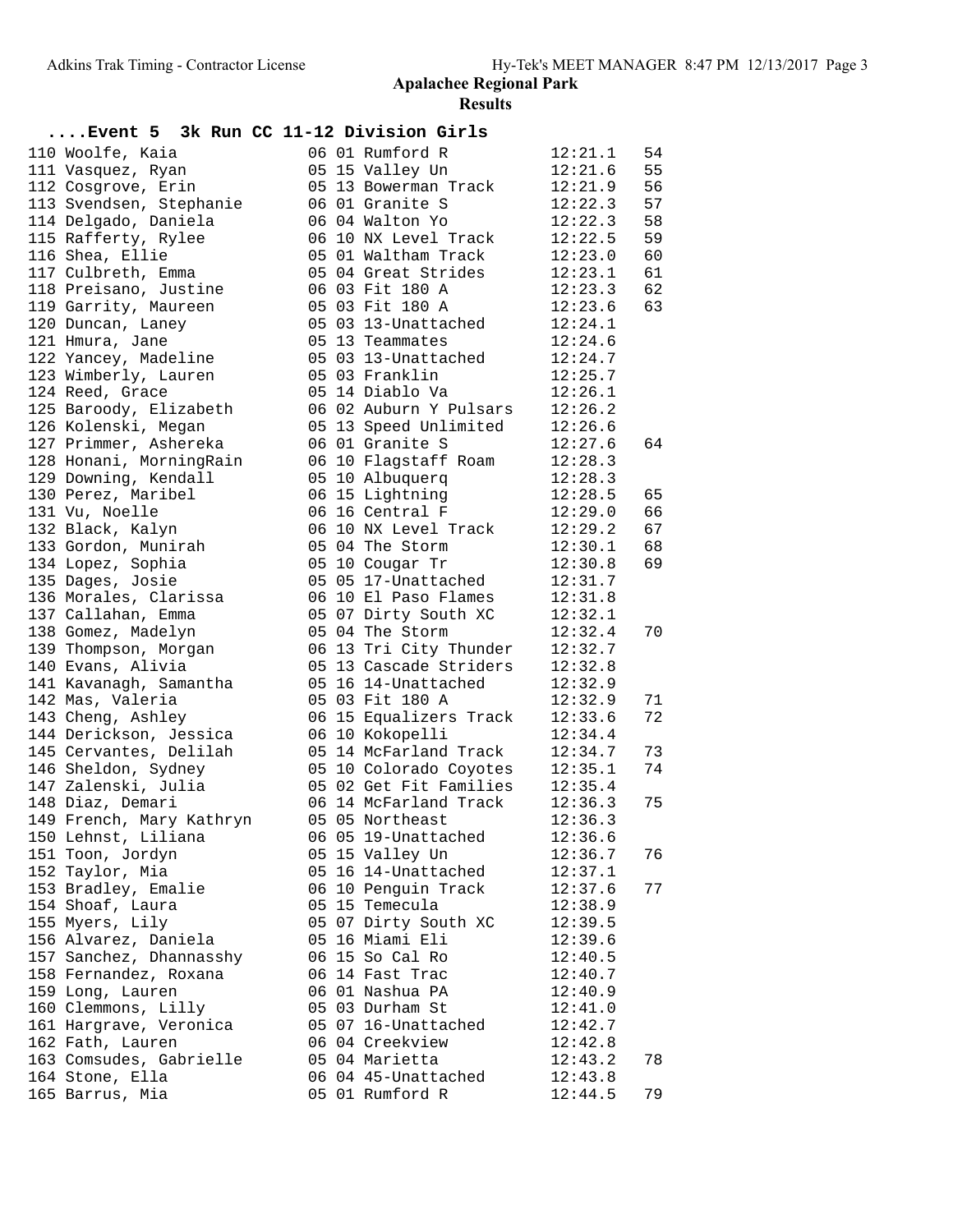| Event 5 3k Run CC 11-12 Division Girls |  |                        |         |     |
|----------------------------------------|--|------------------------|---------|-----|
| 166 Sigfridson, Alyssa                 |  | 05 01 Casco Bay        | 12:44.7 |     |
| 167 Murdough, Shaylee                  |  | 06 01 Granite S        | 12:44.8 | 80  |
| 168 Elliott, Jenny                     |  | 06 13 North Ida        | 12:45.2 | 81  |
| 169 Morlok, Sydney                     |  | 05 07 Columbus Running | 12:45.8 | 82  |
| 170 Dembski, Emery                     |  | 05 04 Walton Yo        | 12:46.2 | 83  |
| 171 Jones, Janai                       |  | 06 04 Jackrabbi        | 12:46.6 |     |
| 172 Krom, Madison                      |  | 06 10 Parker Panthers  | 12:47.0 | 84  |
| 173 Little, Ruby                       |  | 06 04 Atlanta T        | 12:47.1 |     |
| 174 Molina, Annahi                     |  | 05 10 Penguin Track    | 12:47.3 | 85  |
| 175 Martiniello, Allyson               |  | 05 01 Granite S        | 12:47.4 | 86  |
| 176 Amezcua, Aariana                   |  | 05 15 Chino Hil        | 12:47.4 |     |
| 177 Flick, Rachel                      |  | 06 07 Northside Saints | 12:47.7 |     |
| 178 Aguilar, Lluvi                     |  | 05 14 McFarland Track  | 12:47.9 | 87  |
| 179 Velazquez, Zaida                   |  | 05 15 Valley Un        | 12:48.2 | 88  |
| 180 Klopstad, Jasmine                  |  | 05 07 Carmel Di        | 12:48.6 | 89  |
| 181 Duralde, Kennedy                   |  | 06 15 Chino Hil        | 12:48.9 |     |
| 182 Gonzalez, Melina                   |  | 05 14 McFarland Track  | 12:49.1 | 90  |
| 183 Ortiz, Sara                        |  | 06 10 NX Level Track   | 12:49.1 | 91  |
| 184 Grossman, Kamryn                   |  | 05 15 Valley Un        | 12:49.8 | 92  |
| 185 Jalal, Ola                         |  | 06 12 Family Po        | 12:50.0 | 93  |
| 186 Yee, Ashley                        |  | 05 14 Mount Dia        | 12:50.3 |     |
| 187 Bommer, Amelia                     |  | 06 12 Family Po        | 12:50.4 | 94  |
| 188 Barton, Gabriella                  |  | 06 10 Cougar Tr        | 12:50.7 | 95  |
| 189 Castillo, Valeria                  |  | 06 16 Miami Eli        | 12:51.1 |     |
| 190 Ayala, Genesis                     |  | 06 15 Lightning        | 12:51.4 | 96  |
| 191 Villarreal, Micaela                |  | 06 12 San Anton        | 12:51.6 |     |
| 192 Sheldon, Sophia                    |  | 05 10 Colorado Coyotes | 12:51.9 | 97  |
| 193 Duncan, Emersen                    |  | 06 13 North Ida        | 12:53.1 | 98  |
| 194 Morgan, Madison                    |  | 06 12 Track Hou        | 12:53.1 | 99  |
| 195 Gula, Veronica                     |  | 06 02 Hershey Blaze    | 12:54.3 |     |
| 196 Kavanagh, Haley                    |  | 06 01 Granite S        | 12:54.3 | 100 |
| 197 Ramirez, Julissa                   |  | 06 14 McFarland Track  | 12:54.7 | 101 |
| 198 Munyer, Zara                       |  | 06 13 North Ida        | 12:55.3 | 102 |
| 199 Fitzpatrick, Audrey                |  | 05 01 Waltham Track    | 12:55.6 | 103 |
| 200 Moutes, Jenna                      |  | 06 15 Valley Un        | 12:55.9 | 104 |
| 201 Gilliam, Caelan                    |  | 05 14 Los Gatos        | 12:56.0 | 105 |
| 202 Eagle, Mary                        |  | 06 02 River Cit        | 12:56.5 |     |
| 203 Acosta, Evalin                     |  | 05 13 JC Spirit        | 12:56.6 | 106 |
| 204 Fenton, Taylor                     |  | 05 03 Fit 180 A        | 12:56.8 |     |
| 205 Odom, Elizabeth                    |  | 05 15 Equalizers Track | 12:57.0 | 107 |
| 206 Rodriguez, Jolynn                  |  | 06 16 Central F        | 12:57.6 | 108 |
| 207 Marks, Ryleigh                     |  | 05 02 Trojan Track     | 12:58.2 |     |
| 208 Benson, Alyssa                     |  | 05 16 14-Unattached    | 12:59.3 |     |
| 209 Ingram, Isyss                      |  | 06 10 Cougar Tr        | 12:59.7 | 109 |
| 210 Kennard, Breanne                   |  | 06 11 Race Cats        | 13:00.0 |     |
| 211 Kallbreier, Abbie                  |  | 06 04 Etowah Yo        | 13:00.4 |     |
| 212 Flagg, Claire                      |  | 05 02 Westfield        | 13:01.3 |     |
| 213 Moran, Erin                        |  | 06 01 Waltham Track    | 13:01.4 | 110 |
| 214 Pacheco, Jocelyn                   |  | 05 15 Valley Un        | 13:01.5 | 111 |
| 215 Macias, Maya                       |  | 06 10 Cougar Tr        | 13:02.0 | 112 |
| 216 Clark, Ara                         |  | 05 13 North Ida        | 13:02.4 | 113 |
| 217 Woolbert, Delaney                  |  | 05 01 Waltham Track    | 13:02.5 | 114 |
| 218 Go, Sabrina                        |  | 05 15 Equalizers Track | 13:02.6 | 115 |
| 219 Parson, Addie                      |  | 05 02 Juniata V        | 13:03.7 |     |
| 220 Waites, Stella                     |  | 05 04 Sequoyah         | 13:04.2 |     |
| 221 Peterson, Emma                     |  | 05 01 NC Surge         | 13:04.6 |     |
|                                        |  |                        |         |     |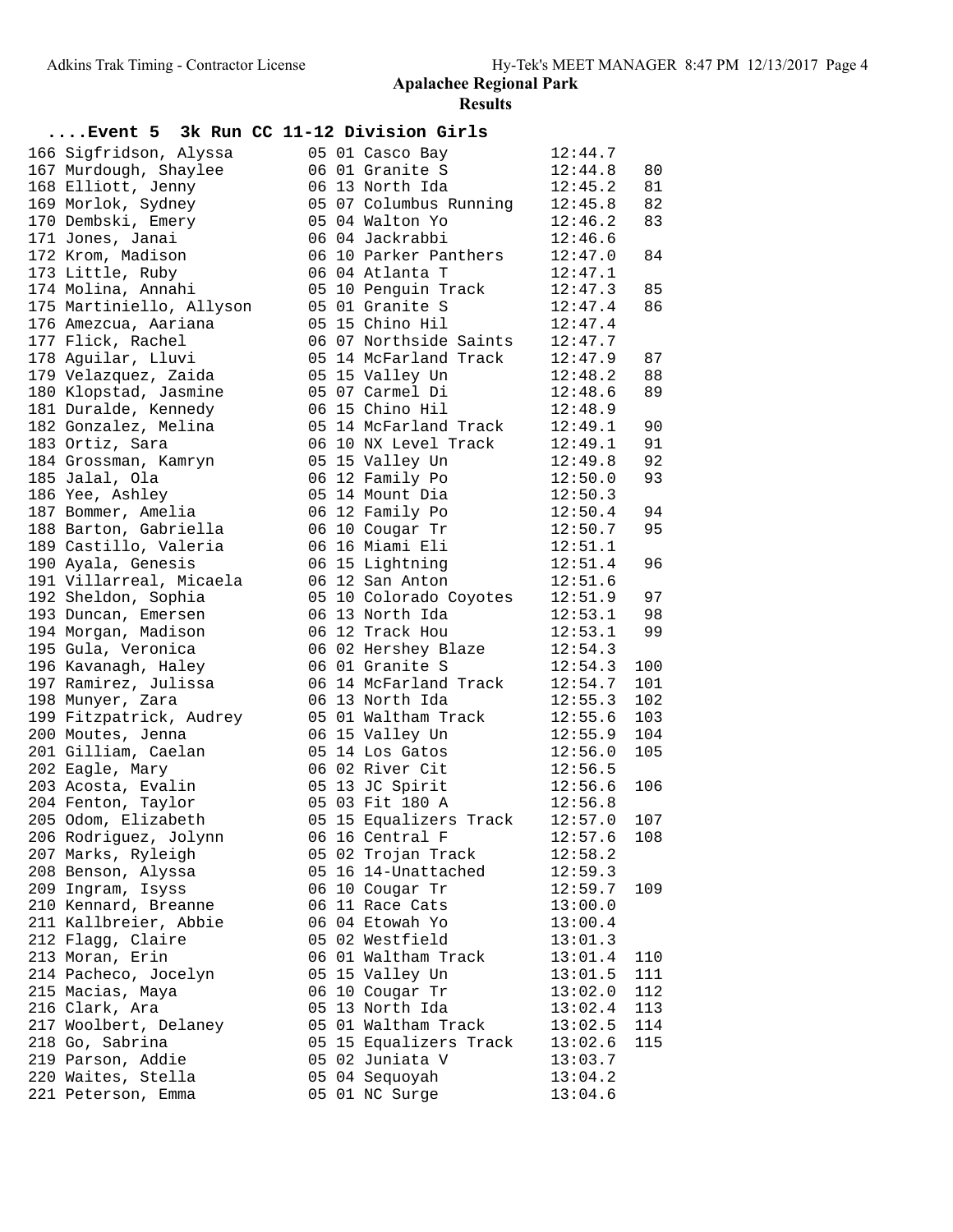| 222 English, Kaiya |                                                                         |                                                                                                                                                                                                                                                                                                                                                                                                                                                                                                                                                                                                                                                                                                                                                                                                                                                                                                                                                                                                                                                                                                        |                                                                                |                 |                                                                                                                                                                                                                                                                                                                                                                                                                                                                                                                                                                                                                                                                                                                                                                                                                                                                                                                                                                                                                                                                 |                                                                                                                                                                                                                                                                                                                                                                                                                                                                                                                                                                                                                                                                                                                       |
|--------------------|-------------------------------------------------------------------------|--------------------------------------------------------------------------------------------------------------------------------------------------------------------------------------------------------------------------------------------------------------------------------------------------------------------------------------------------------------------------------------------------------------------------------------------------------------------------------------------------------------------------------------------------------------------------------------------------------------------------------------------------------------------------------------------------------------------------------------------------------------------------------------------------------------------------------------------------------------------------------------------------------------------------------------------------------------------------------------------------------------------------------------------------------------------------------------------------------|--------------------------------------------------------------------------------|-----------------|-----------------------------------------------------------------------------------------------------------------------------------------------------------------------------------------------------------------------------------------------------------------------------------------------------------------------------------------------------------------------------------------------------------------------------------------------------------------------------------------------------------------------------------------------------------------------------------------------------------------------------------------------------------------------------------------------------------------------------------------------------------------------------------------------------------------------------------------------------------------------------------------------------------------------------------------------------------------------------------------------------------------------------------------------------------------|-----------------------------------------------------------------------------------------------------------------------------------------------------------------------------------------------------------------------------------------------------------------------------------------------------------------------------------------------------------------------------------------------------------------------------------------------------------------------------------------------------------------------------------------------------------------------------------------------------------------------------------------------------------------------------------------------------------------------|
|                    |                                                                         |                                                                                                                                                                                                                                                                                                                                                                                                                                                                                                                                                                                                                                                                                                                                                                                                                                                                                                                                                                                                                                                                                                        |                                                                                | 06 12 Northwest | 13:04.7                                                                                                                                                                                                                                                                                                                                                                                                                                                                                                                                                                                                                                                                                                                                                                                                                                                                                                                                                                                                                                                         |                                                                                                                                                                                                                                                                                                                                                                                                                                                                                                                                                                                                                                                                                                                       |
|                    |                                                                         |                                                                                                                                                                                                                                                                                                                                                                                                                                                                                                                                                                                                                                                                                                                                                                                                                                                                                                                                                                                                                                                                                                        |                                                                                |                 | 13:05.3                                                                                                                                                                                                                                                                                                                                                                                                                                                                                                                                                                                                                                                                                                                                                                                                                                                                                                                                                                                                                                                         | 116                                                                                                                                                                                                                                                                                                                                                                                                                                                                                                                                                                                                                                                                                                                   |
|                    |                                                                         |                                                                                                                                                                                                                                                                                                                                                                                                                                                                                                                                                                                                                                                                                                                                                                                                                                                                                                                                                                                                                                                                                                        |                                                                                |                 | 13:06.3                                                                                                                                                                                                                                                                                                                                                                                                                                                                                                                                                                                                                                                                                                                                                                                                                                                                                                                                                                                                                                                         |                                                                                                                                                                                                                                                                                                                                                                                                                                                                                                                                                                                                                                                                                                                       |
|                    |                                                                         |                                                                                                                                                                                                                                                                                                                                                                                                                                                                                                                                                                                                                                                                                                                                                                                                                                                                                                                                                                                                                                                                                                        |                                                                                |                 |                                                                                                                                                                                                                                                                                                                                                                                                                                                                                                                                                                                                                                                                                                                                                                                                                                                                                                                                                                                                                                                                 | 117                                                                                                                                                                                                                                                                                                                                                                                                                                                                                                                                                                                                                                                                                                                   |
|                    |                                                                         |                                                                                                                                                                                                                                                                                                                                                                                                                                                                                                                                                                                                                                                                                                                                                                                                                                                                                                                                                                                                                                                                                                        |                                                                                |                 |                                                                                                                                                                                                                                                                                                                                                                                                                                                                                                                                                                                                                                                                                                                                                                                                                                                                                                                                                                                                                                                                 |                                                                                                                                                                                                                                                                                                                                                                                                                                                                                                                                                                                                                                                                                                                       |
|                    |                                                                         |                                                                                                                                                                                                                                                                                                                                                                                                                                                                                                                                                                                                                                                                                                                                                                                                                                                                                                                                                                                                                                                                                                        |                                                                                |                 |                                                                                                                                                                                                                                                                                                                                                                                                                                                                                                                                                                                                                                                                                                                                                                                                                                                                                                                                                                                                                                                                 | 118                                                                                                                                                                                                                                                                                                                                                                                                                                                                                                                                                                                                                                                                                                                   |
|                    |                                                                         |                                                                                                                                                                                                                                                                                                                                                                                                                                                                                                                                                                                                                                                                                                                                                                                                                                                                                                                                                                                                                                                                                                        |                                                                                |                 |                                                                                                                                                                                                                                                                                                                                                                                                                                                                                                                                                                                                                                                                                                                                                                                                                                                                                                                                                                                                                                                                 | 119                                                                                                                                                                                                                                                                                                                                                                                                                                                                                                                                                                                                                                                                                                                   |
|                    |                                                                         |                                                                                                                                                                                                                                                                                                                                                                                                                                                                                                                                                                                                                                                                                                                                                                                                                                                                                                                                                                                                                                                                                                        |                                                                                |                 |                                                                                                                                                                                                                                                                                                                                                                                                                                                                                                                                                                                                                                                                                                                                                                                                                                                                                                                                                                                                                                                                 |                                                                                                                                                                                                                                                                                                                                                                                                                                                                                                                                                                                                                                                                                                                       |
|                    |                                                                         |                                                                                                                                                                                                                                                                                                                                                                                                                                                                                                                                                                                                                                                                                                                                                                                                                                                                                                                                                                                                                                                                                                        |                                                                                |                 |                                                                                                                                                                                                                                                                                                                                                                                                                                                                                                                                                                                                                                                                                                                                                                                                                                                                                                                                                                                                                                                                 | 120                                                                                                                                                                                                                                                                                                                                                                                                                                                                                                                                                                                                                                                                                                                   |
|                    |                                                                         |                                                                                                                                                                                                                                                                                                                                                                                                                                                                                                                                                                                                                                                                                                                                                                                                                                                                                                                                                                                                                                                                                                        |                                                                                |                 |                                                                                                                                                                                                                                                                                                                                                                                                                                                                                                                                                                                                                                                                                                                                                                                                                                                                                                                                                                                                                                                                 |                                                                                                                                                                                                                                                                                                                                                                                                                                                                                                                                                                                                                                                                                                                       |
|                    |                                                                         |                                                                                                                                                                                                                                                                                                                                                                                                                                                                                                                                                                                                                                                                                                                                                                                                                                                                                                                                                                                                                                                                                                        |                                                                                |                 |                                                                                                                                                                                                                                                                                                                                                                                                                                                                                                                                                                                                                                                                                                                                                                                                                                                                                                                                                                                                                                                                 |                                                                                                                                                                                                                                                                                                                                                                                                                                                                                                                                                                                                                                                                                                                       |
|                    |                                                                         |                                                                                                                                                                                                                                                                                                                                                                                                                                                                                                                                                                                                                                                                                                                                                                                                                                                                                                                                                                                                                                                                                                        |                                                                                |                 |                                                                                                                                                                                                                                                                                                                                                                                                                                                                                                                                                                                                                                                                                                                                                                                                                                                                                                                                                                                                                                                                 |                                                                                                                                                                                                                                                                                                                                                                                                                                                                                                                                                                                                                                                                                                                       |
|                    |                                                                         |                                                                                                                                                                                                                                                                                                                                                                                                                                                                                                                                                                                                                                                                                                                                                                                                                                                                                                                                                                                                                                                                                                        |                                                                                |                 |                                                                                                                                                                                                                                                                                                                                                                                                                                                                                                                                                                                                                                                                                                                                                                                                                                                                                                                                                                                                                                                                 | 121                                                                                                                                                                                                                                                                                                                                                                                                                                                                                                                                                                                                                                                                                                                   |
|                    |                                                                         |                                                                                                                                                                                                                                                                                                                                                                                                                                                                                                                                                                                                                                                                                                                                                                                                                                                                                                                                                                                                                                                                                                        |                                                                                |                 |                                                                                                                                                                                                                                                                                                                                                                                                                                                                                                                                                                                                                                                                                                                                                                                                                                                                                                                                                                                                                                                                 | 122                                                                                                                                                                                                                                                                                                                                                                                                                                                                                                                                                                                                                                                                                                                   |
|                    |                                                                         |                                                                                                                                                                                                                                                                                                                                                                                                                                                                                                                                                                                                                                                                                                                                                                                                                                                                                                                                                                                                                                                                                                        |                                                                                |                 |                                                                                                                                                                                                                                                                                                                                                                                                                                                                                                                                                                                                                                                                                                                                                                                                                                                                                                                                                                                                                                                                 | 123                                                                                                                                                                                                                                                                                                                                                                                                                                                                                                                                                                                                                                                                                                                   |
|                    |                                                                         |                                                                                                                                                                                                                                                                                                                                                                                                                                                                                                                                                                                                                                                                                                                                                                                                                                                                                                                                                                                                                                                                                                        |                                                                                |                 |                                                                                                                                                                                                                                                                                                                                                                                                                                                                                                                                                                                                                                                                                                                                                                                                                                                                                                                                                                                                                                                                 | 124                                                                                                                                                                                                                                                                                                                                                                                                                                                                                                                                                                                                                                                                                                                   |
|                    |                                                                         |                                                                                                                                                                                                                                                                                                                                                                                                                                                                                                                                                                                                                                                                                                                                                                                                                                                                                                                                                                                                                                                                                                        |                                                                                |                 |                                                                                                                                                                                                                                                                                                                                                                                                                                                                                                                                                                                                                                                                                                                                                                                                                                                                                                                                                                                                                                                                 | 125                                                                                                                                                                                                                                                                                                                                                                                                                                                                                                                                                                                                                                                                                                                   |
|                    |                                                                         |                                                                                                                                                                                                                                                                                                                                                                                                                                                                                                                                                                                                                                                                                                                                                                                                                                                                                                                                                                                                                                                                                                        |                                                                                |                 |                                                                                                                                                                                                                                                                                                                                                                                                                                                                                                                                                                                                                                                                                                                                                                                                                                                                                                                                                                                                                                                                 | 126                                                                                                                                                                                                                                                                                                                                                                                                                                                                                                                                                                                                                                                                                                                   |
|                    |                                                                         |                                                                                                                                                                                                                                                                                                                                                                                                                                                                                                                                                                                                                                                                                                                                                                                                                                                                                                                                                                                                                                                                                                        |                                                                                |                 |                                                                                                                                                                                                                                                                                                                                                                                                                                                                                                                                                                                                                                                                                                                                                                                                                                                                                                                                                                                                                                                                 |                                                                                                                                                                                                                                                                                                                                                                                                                                                                                                                                                                                                                                                                                                                       |
|                    |                                                                         |                                                                                                                                                                                                                                                                                                                                                                                                                                                                                                                                                                                                                                                                                                                                                                                                                                                                                                                                                                                                                                                                                                        |                                                                                |                 |                                                                                                                                                                                                                                                                                                                                                                                                                                                                                                                                                                                                                                                                                                                                                                                                                                                                                                                                                                                                                                                                 | 127                                                                                                                                                                                                                                                                                                                                                                                                                                                                                                                                                                                                                                                                                                                   |
|                    |                                                                         |                                                                                                                                                                                                                                                                                                                                                                                                                                                                                                                                                                                                                                                                                                                                                                                                                                                                                                                                                                                                                                                                                                        |                                                                                |                 |                                                                                                                                                                                                                                                                                                                                                                                                                                                                                                                                                                                                                                                                                                                                                                                                                                                                                                                                                                                                                                                                 | 128                                                                                                                                                                                                                                                                                                                                                                                                                                                                                                                                                                                                                                                                                                                   |
|                    |                                                                         |                                                                                                                                                                                                                                                                                                                                                                                                                                                                                                                                                                                                                                                                                                                                                                                                                                                                                                                                                                                                                                                                                                        |                                                                                |                 |                                                                                                                                                                                                                                                                                                                                                                                                                                                                                                                                                                                                                                                                                                                                                                                                                                                                                                                                                                                                                                                                 | 129                                                                                                                                                                                                                                                                                                                                                                                                                                                                                                                                                                                                                                                                                                                   |
|                    |                                                                         |                                                                                                                                                                                                                                                                                                                                                                                                                                                                                                                                                                                                                                                                                                                                                                                                                                                                                                                                                                                                                                                                                                        |                                                                                |                 |                                                                                                                                                                                                                                                                                                                                                                                                                                                                                                                                                                                                                                                                                                                                                                                                                                                                                                                                                                                                                                                                 | 130                                                                                                                                                                                                                                                                                                                                                                                                                                                                                                                                                                                                                                                                                                                   |
|                    |                                                                         |                                                                                                                                                                                                                                                                                                                                                                                                                                                                                                                                                                                                                                                                                                                                                                                                                                                                                                                                                                                                                                                                                                        |                                                                                |                 |                                                                                                                                                                                                                                                                                                                                                                                                                                                                                                                                                                                                                                                                                                                                                                                                                                                                                                                                                                                                                                                                 | 131                                                                                                                                                                                                                                                                                                                                                                                                                                                                                                                                                                                                                                                                                                                   |
|                    |                                                                         |                                                                                                                                                                                                                                                                                                                                                                                                                                                                                                                                                                                                                                                                                                                                                                                                                                                                                                                                                                                                                                                                                                        |                                                                                |                 |                                                                                                                                                                                                                                                                                                                                                                                                                                                                                                                                                                                                                                                                                                                                                                                                                                                                                                                                                                                                                                                                 |                                                                                                                                                                                                                                                                                                                                                                                                                                                                                                                                                                                                                                                                                                                       |
|                    |                                                                         |                                                                                                                                                                                                                                                                                                                                                                                                                                                                                                                                                                                                                                                                                                                                                                                                                                                                                                                                                                                                                                                                                                        |                                                                                |                 |                                                                                                                                                                                                                                                                                                                                                                                                                                                                                                                                                                                                                                                                                                                                                                                                                                                                                                                                                                                                                                                                 |                                                                                                                                                                                                                                                                                                                                                                                                                                                                                                                                                                                                                                                                                                                       |
|                    |                                                                         |                                                                                                                                                                                                                                                                                                                                                                                                                                                                                                                                                                                                                                                                                                                                                                                                                                                                                                                                                                                                                                                                                                        |                                                                                |                 |                                                                                                                                                                                                                                                                                                                                                                                                                                                                                                                                                                                                                                                                                                                                                                                                                                                                                                                                                                                                                                                                 |                                                                                                                                                                                                                                                                                                                                                                                                                                                                                                                                                                                                                                                                                                                       |
|                    |                                                                         |                                                                                                                                                                                                                                                                                                                                                                                                                                                                                                                                                                                                                                                                                                                                                                                                                                                                                                                                                                                                                                                                                                        |                                                                                |                 |                                                                                                                                                                                                                                                                                                                                                                                                                                                                                                                                                                                                                                                                                                                                                                                                                                                                                                                                                                                                                                                                 | 132                                                                                                                                                                                                                                                                                                                                                                                                                                                                                                                                                                                                                                                                                                                   |
|                    |                                                                         |                                                                                                                                                                                                                                                                                                                                                                                                                                                                                                                                                                                                                                                                                                                                                                                                                                                                                                                                                                                                                                                                                                        |                                                                                |                 |                                                                                                                                                                                                                                                                                                                                                                                                                                                                                                                                                                                                                                                                                                                                                                                                                                                                                                                                                                                                                                                                 |                                                                                                                                                                                                                                                                                                                                                                                                                                                                                                                                                                                                                                                                                                                       |
|                    |                                                                         |                                                                                                                                                                                                                                                                                                                                                                                                                                                                                                                                                                                                                                                                                                                                                                                                                                                                                                                                                                                                                                                                                                        |                                                                                |                 |                                                                                                                                                                                                                                                                                                                                                                                                                                                                                                                                                                                                                                                                                                                                                                                                                                                                                                                                                                                                                                                                 |                                                                                                                                                                                                                                                                                                                                                                                                                                                                                                                                                                                                                                                                                                                       |
|                    |                                                                         |                                                                                                                                                                                                                                                                                                                                                                                                                                                                                                                                                                                                                                                                                                                                                                                                                                                                                                                                                                                                                                                                                                        |                                                                                |                 |                                                                                                                                                                                                                                                                                                                                                                                                                                                                                                                                                                                                                                                                                                                                                                                                                                                                                                                                                                                                                                                                 | 133                                                                                                                                                                                                                                                                                                                                                                                                                                                                                                                                                                                                                                                                                                                   |
|                    |                                                                         |                                                                                                                                                                                                                                                                                                                                                                                                                                                                                                                                                                                                                                                                                                                                                                                                                                                                                                                                                                                                                                                                                                        |                                                                                |                 |                                                                                                                                                                                                                                                                                                                                                                                                                                                                                                                                                                                                                                                                                                                                                                                                                                                                                                                                                                                                                                                                 |                                                                                                                                                                                                                                                                                                                                                                                                                                                                                                                                                                                                                                                                                                                       |
|                    |                                                                         |                                                                                                                                                                                                                                                                                                                                                                                                                                                                                                                                                                                                                                                                                                                                                                                                                                                                                                                                                                                                                                                                                                        |                                                                                |                 |                                                                                                                                                                                                                                                                                                                                                                                                                                                                                                                                                                                                                                                                                                                                                                                                                                                                                                                                                                                                                                                                 |                                                                                                                                                                                                                                                                                                                                                                                                                                                                                                                                                                                                                                                                                                                       |
|                    |                                                                         |                                                                                                                                                                                                                                                                                                                                                                                                                                                                                                                                                                                                                                                                                                                                                                                                                                                                                                                                                                                                                                                                                                        |                                                                                |                 |                                                                                                                                                                                                                                                                                                                                                                                                                                                                                                                                                                                                                                                                                                                                                                                                                                                                                                                                                                                                                                                                 |                                                                                                                                                                                                                                                                                                                                                                                                                                                                                                                                                                                                                                                                                                                       |
|                    |                                                                         |                                                                                                                                                                                                                                                                                                                                                                                                                                                                                                                                                                                                                                                                                                                                                                                                                                                                                                                                                                                                                                                                                                        |                                                                                |                 |                                                                                                                                                                                                                                                                                                                                                                                                                                                                                                                                                                                                                                                                                                                                                                                                                                                                                                                                                                                                                                                                 |                                                                                                                                                                                                                                                                                                                                                                                                                                                                                                                                                                                                                                                                                                                       |
|                    |                                                                         |                                                                                                                                                                                                                                                                                                                                                                                                                                                                                                                                                                                                                                                                                                                                                                                                                                                                                                                                                                                                                                                                                                        |                                                                                |                 |                                                                                                                                                                                                                                                                                                                                                                                                                                                                                                                                                                                                                                                                                                                                                                                                                                                                                                                                                                                                                                                                 |                                                                                                                                                                                                                                                                                                                                                                                                                                                                                                                                                                                                                                                                                                                       |
|                    |                                                                         |                                                                                                                                                                                                                                                                                                                                                                                                                                                                                                                                                                                                                                                                                                                                                                                                                                                                                                                                                                                                                                                                                                        |                                                                                |                 |                                                                                                                                                                                                                                                                                                                                                                                                                                                                                                                                                                                                                                                                                                                                                                                                                                                                                                                                                                                                                                                                 | 134                                                                                                                                                                                                                                                                                                                                                                                                                                                                                                                                                                                                                                                                                                                   |
|                    |                                                                         |                                                                                                                                                                                                                                                                                                                                                                                                                                                                                                                                                                                                                                                                                                                                                                                                                                                                                                                                                                                                                                                                                                        |                                                                                |                 |                                                                                                                                                                                                                                                                                                                                                                                                                                                                                                                                                                                                                                                                                                                                                                                                                                                                                                                                                                                                                                                                 |                                                                                                                                                                                                                                                                                                                                                                                                                                                                                                                                                                                                                                                                                                                       |
|                    |                                                                         |                                                                                                                                                                                                                                                                                                                                                                                                                                                                                                                                                                                                                                                                                                                                                                                                                                                                                                                                                                                                                                                                                                        |                                                                                |                 |                                                                                                                                                                                                                                                                                                                                                                                                                                                                                                                                                                                                                                                                                                                                                                                                                                                                                                                                                                                                                                                                 | 135                                                                                                                                                                                                                                                                                                                                                                                                                                                                                                                                                                                                                                                                                                                   |
|                    |                                                                         |                                                                                                                                                                                                                                                                                                                                                                                                                                                                                                                                                                                                                                                                                                                                                                                                                                                                                                                                                                                                                                                                                                        |                                                                                |                 |                                                                                                                                                                                                                                                                                                                                                                                                                                                                                                                                                                                                                                                                                                                                                                                                                                                                                                                                                                                                                                                                 |                                                                                                                                                                                                                                                                                                                                                                                                                                                                                                                                                                                                                                                                                                                       |
|                    |                                                                         |                                                                                                                                                                                                                                                                                                                                                                                                                                                                                                                                                                                                                                                                                                                                                                                                                                                                                                                                                                                                                                                                                                        |                                                                                |                 |                                                                                                                                                                                                                                                                                                                                                                                                                                                                                                                                                                                                                                                                                                                                                                                                                                                                                                                                                                                                                                                                 | 136                                                                                                                                                                                                                                                                                                                                                                                                                                                                                                                                                                                                                                                                                                                   |
|                    |                                                                         |                                                                                                                                                                                                                                                                                                                                                                                                                                                                                                                                                                                                                                                                                                                                                                                                                                                                                                                                                                                                                                                                                                        |                                                                                |                 |                                                                                                                                                                                                                                                                                                                                                                                                                                                                                                                                                                                                                                                                                                                                                                                                                                                                                                                                                                                                                                                                 | 137                                                                                                                                                                                                                                                                                                                                                                                                                                                                                                                                                                                                                                                                                                                   |
|                    |                                                                         |                                                                                                                                                                                                                                                                                                                                                                                                                                                                                                                                                                                                                                                                                                                                                                                                                                                                                                                                                                                                                                                                                                        |                                                                                |                 |                                                                                                                                                                                                                                                                                                                                                                                                                                                                                                                                                                                                                                                                                                                                                                                                                                                                                                                                                                                                                                                                 | 138                                                                                                                                                                                                                                                                                                                                                                                                                                                                                                                                                                                                                                                                                                                   |
|                    |                                                                         |                                                                                                                                                                                                                                                                                                                                                                                                                                                                                                                                                                                                                                                                                                                                                                                                                                                                                                                                                                                                                                                                                                        |                                                                                |                 |                                                                                                                                                                                                                                                                                                                                                                                                                                                                                                                                                                                                                                                                                                                                                                                                                                                                                                                                                                                                                                                                 | 139                                                                                                                                                                                                                                                                                                                                                                                                                                                                                                                                                                                                                                                                                                                   |
|                    |                                                                         |                                                                                                                                                                                                                                                                                                                                                                                                                                                                                                                                                                                                                                                                                                                                                                                                                                                                                                                                                                                                                                                                                                        |                                                                                |                 |                                                                                                                                                                                                                                                                                                                                                                                                                                                                                                                                                                                                                                                                                                                                                                                                                                                                                                                                                                                                                                                                 | 140                                                                                                                                                                                                                                                                                                                                                                                                                                                                                                                                                                                                                                                                                                                   |
|                    |                                                                         |                                                                                                                                                                                                                                                                                                                                                                                                                                                                                                                                                                                                                                                                                                                                                                                                                                                                                                                                                                                                                                                                                                        |                                                                                |                 |                                                                                                                                                                                                                                                                                                                                                                                                                                                                                                                                                                                                                                                                                                                                                                                                                                                                                                                                                                                                                                                                 | 141                                                                                                                                                                                                                                                                                                                                                                                                                                                                                                                                                                                                                                                                                                                   |
|                    |                                                                         |                                                                                                                                                                                                                                                                                                                                                                                                                                                                                                                                                                                                                                                                                                                                                                                                                                                                                                                                                                                                                                                                                                        |                                                                                |                 |                                                                                                                                                                                                                                                                                                                                                                                                                                                                                                                                                                                                                                                                                                                                                                                                                                                                                                                                                                                                                                                                 | 142                                                                                                                                                                                                                                                                                                                                                                                                                                                                                                                                                                                                                                                                                                                   |
|                    |                                                                         |                                                                                                                                                                                                                                                                                                                                                                                                                                                                                                                                                                                                                                                                                                                                                                                                                                                                                                                                                                                                                                                                                                        |                                                                                |                 |                                                                                                                                                                                                                                                                                                                                                                                                                                                                                                                                                                                                                                                                                                                                                                                                                                                                                                                                                                                                                                                                 | 143                                                                                                                                                                                                                                                                                                                                                                                                                                                                                                                                                                                                                                                                                                                   |
|                    |                                                                         |                                                                                                                                                                                                                                                                                                                                                                                                                                                                                                                                                                                                                                                                                                                                                                                                                                                                                                                                                                                                                                                                                                        |                                                                                |                 |                                                                                                                                                                                                                                                                                                                                                                                                                                                                                                                                                                                                                                                                                                                                                                                                                                                                                                                                                                                                                                                                 | 144                                                                                                                                                                                                                                                                                                                                                                                                                                                                                                                                                                                                                                                                                                                   |
|                    |                                                                         |                                                                                                                                                                                                                                                                                                                                                                                                                                                                                                                                                                                                                                                                                                                                                                                                                                                                                                                                                                                                                                                                                                        |                                                                                |                 |                                                                                                                                                                                                                                                                                                                                                                                                                                                                                                                                                                                                                                                                                                                                                                                                                                                                                                                                                                                                                                                                 |                                                                                                                                                                                                                                                                                                                                                                                                                                                                                                                                                                                                                                                                                                                       |
|                    |                                                                         |                                                                                                                                                                                                                                                                                                                                                                                                                                                                                                                                                                                                                                                                                                                                                                                                                                                                                                                                                                                                                                                                                                        |                                                                                |                 |                                                                                                                                                                                                                                                                                                                                                                                                                                                                                                                                                                                                                                                                                                                                                                                                                                                                                                                                                                                                                                                                 | 145                                                                                                                                                                                                                                                                                                                                                                                                                                                                                                                                                                                                                                                                                                                   |
|                    |                                                                         |                                                                                                                                                                                                                                                                                                                                                                                                                                                                                                                                                                                                                                                                                                                                                                                                                                                                                                                                                                                                                                                                                                        |                                                                                |                 |                                                                                                                                                                                                                                                                                                                                                                                                                                                                                                                                                                                                                                                                                                                                                                                                                                                                                                                                                                                                                                                                 |                                                                                                                                                                                                                                                                                                                                                                                                                                                                                                                                                                                                                                                                                                                       |
|                    |                                                                         |                                                                                                                                                                                                                                                                                                                                                                                                                                                                                                                                                                                                                                                                                                                                                                                                                                                                                                                                                                                                                                                                                                        |                                                                                |                 |                                                                                                                                                                                                                                                                                                                                                                                                                                                                                                                                                                                                                                                                                                                                                                                                                                                                                                                                                                                                                                                                 | 146                                                                                                                                                                                                                                                                                                                                                                                                                                                                                                                                                                                                                                                                                                                   |
|                    |                                                                         |                                                                                                                                                                                                                                                                                                                                                                                                                                                                                                                                                                                                                                                                                                                                                                                                                                                                                                                                                                                                                                                                                                        |                                                                                |                 |                                                                                                                                                                                                                                                                                                                                                                                                                                                                                                                                                                                                                                                                                                                                                                                                                                                                                                                                                                                                                                                                 | 147                                                                                                                                                                                                                                                                                                                                                                                                                                                                                                                                                                                                                                                                                                                   |
|                    |                                                                         |                                                                                                                                                                                                                                                                                                                                                                                                                                                                                                                                                                                                                                                                                                                                                                                                                                                                                                                                                                                                                                                                                                        |                                                                                |                 |                                                                                                                                                                                                                                                                                                                                                                                                                                                                                                                                                                                                                                                                                                                                                                                                                                                                                                                                                                                                                                                                 | 148                                                                                                                                                                                                                                                                                                                                                                                                                                                                                                                                                                                                                                                                                                                   |
| 277 Green, Talia   |                                                                         |                                                                                                                                                                                                                                                                                                                                                                                                                                                                                                                                                                                                                                                                                                                                                                                                                                                                                                                                                                                                                                                                                                        |                                                                                |                 | 13:32.0                                                                                                                                                                                                                                                                                                                                                                                                                                                                                                                                                                                                                                                                                                                                                                                                                                                                                                                                                                                                                                                         |                                                                                                                                                                                                                                                                                                                                                                                                                                                                                                                                                                                                                                                                                                                       |
|                    | 237 Mora, Page<br>243 Carles, Isa<br>244 Wood, Emily<br>253 Hoy, Reagan | 223 Austin, Leslie<br>224 Scepurek, April<br>225 Duran, Perla<br>226 Kreber, Abby<br>227 Solis, Dayanara<br>228 Howard, Emily<br>229 Guiot, Sofia<br>230 Brown, Tessa<br>231 Lambo, Elisabeth<br>232 Murphy, Charlotte<br>233 McHenry, Madeline<br>234 Matarese, Katelyn<br>235 Siefker, Vivienne<br>236 Van Raes, Tressa<br>238 McCarthy, Kayla<br>239 Gopp, Abigail<br>240 Stock, Myana<br>241 McCarthy, Shannon<br>242 Herron, Katherine<br>246 Clouston, Katelyn<br>247 Anderson, Tessa<br>248 Augmon, Sydney<br>249 Wenzler, Kara<br>250 Cruden, Jennifer<br>251 Terry, Whitley<br>252 Wolf, Kyleigh<br>254 Anderson, Amelia<br>255 Vander Meer, Lydia<br>256 Davenport, Stella<br>257 Lossman, Emily<br>258 Allen, Astrid<br>259 Anderson, Zoe<br>260 Chichester, Riley<br>262 Oetker, Claire<br>263 Garcia, Carolina<br>264 Wubben, Abby<br>265 Mcvicker, Brooklyn<br>266 Caira, Serena<br>268 Barrau, Julia<br>269 Guerrant, Ashlyn<br>270 Sunbury, Ava<br>271 Hildebrand, Asta<br>272 Chandler, Sydney<br>273 Manning, Ellery<br>274 Austin, Kayleigh<br>275 Schwarz, Amy<br>276 Forbes, Tyla | 245 Richardson, Matilyn<br>261 Burgess, Jaellene<br>267 Martiniello, Gabriella |                 | 05 07 Columbus Running<br>05 03 Franklin<br>05 15 Lightning<br>05 02 Get Fit Families<br>06 15 Lightning<br>06 15 Equalizers Track<br>05 12 25-Unattached<br>05 01 Granite S<br>05 16 14-Unattached<br>06 01 Nutmeg Striders<br>06 11 Park City<br>05 15 Valley Un<br>05 07 South Cen<br>05 15 Equalizers Track<br>06 07 South Cen<br>05 16 Central F<br>06 04 The Storm<br>05 13 Sun City<br>05 01 Waltham Track<br>05 14 Los Gatos<br>05 12 Family Po<br>05 03 Fit 180 A<br>05 13 JC Spirit<br>05 09 Triple Th<br>06 15 South Ora<br>05 04 Jackrabbi<br>06 07 Carmel Di<br>05 09 23-Unattached<br>05 01 Elm City<br>05 12 25-Unattached<br>06 08 20-Unattached<br>06 12 Track Hou<br>06 03 Harrisbur<br>05 04 Great Strides<br>06 13 Bowerman Track<br>06 15 Valley Un<br>05 10 Penguin Track<br>05 04 Marietta<br>05 01 Waltham Track<br>05 01 Granite S<br>05 04 Marietta<br>06 07 Carmel Di<br>06 07 South Cen<br>06 08 Iowa Spee<br>05 14 Los Gatos<br>06 14 Truckee R<br>05 07 Columbus Running<br>05 03 Fit 180 A<br>05 01 Rumford R<br>06 Oakland Cubs | 13:07.1<br>13:07.2<br>13:07.6<br>13:08.3<br>13:08.3<br>13:09.1<br>13:09.2<br>13:09.3<br>13:09.4<br>13:10.6<br>13:12.0<br>13:12.2<br>13:12.3<br>13:12.4<br>13:12.6<br>13:13.5<br>13:15.0<br>13:15.5<br>13:16.3<br>13:17.2<br>13:17.5<br>13:17.7<br>13:18.0<br>13:18.2<br>13:18.3<br>06 14 Peninsula Flyers<br>13:19.1<br>13:19.3<br>06 07 Columbus Running<br>13:19.4<br>13:20.1<br>13:20.2<br>13:20.4<br>06 14 Oak Hill Racing<br>13:21.0<br>05 02 Crimson Knights<br>13:21.6<br>13:21.7<br>13:21.9<br>13:22.3<br>13:22.6<br>05 16 14-Unattached<br>13:22.9<br>13:23.0<br>13:23.9<br>13:25.7<br>13:25.7<br>13:25.9<br>13:27.6<br>13:27.8<br>13:27.8<br>13:27.9<br>13:28.2<br>13:29.1<br>13:29.4<br>13:30.3<br>13:31.1 |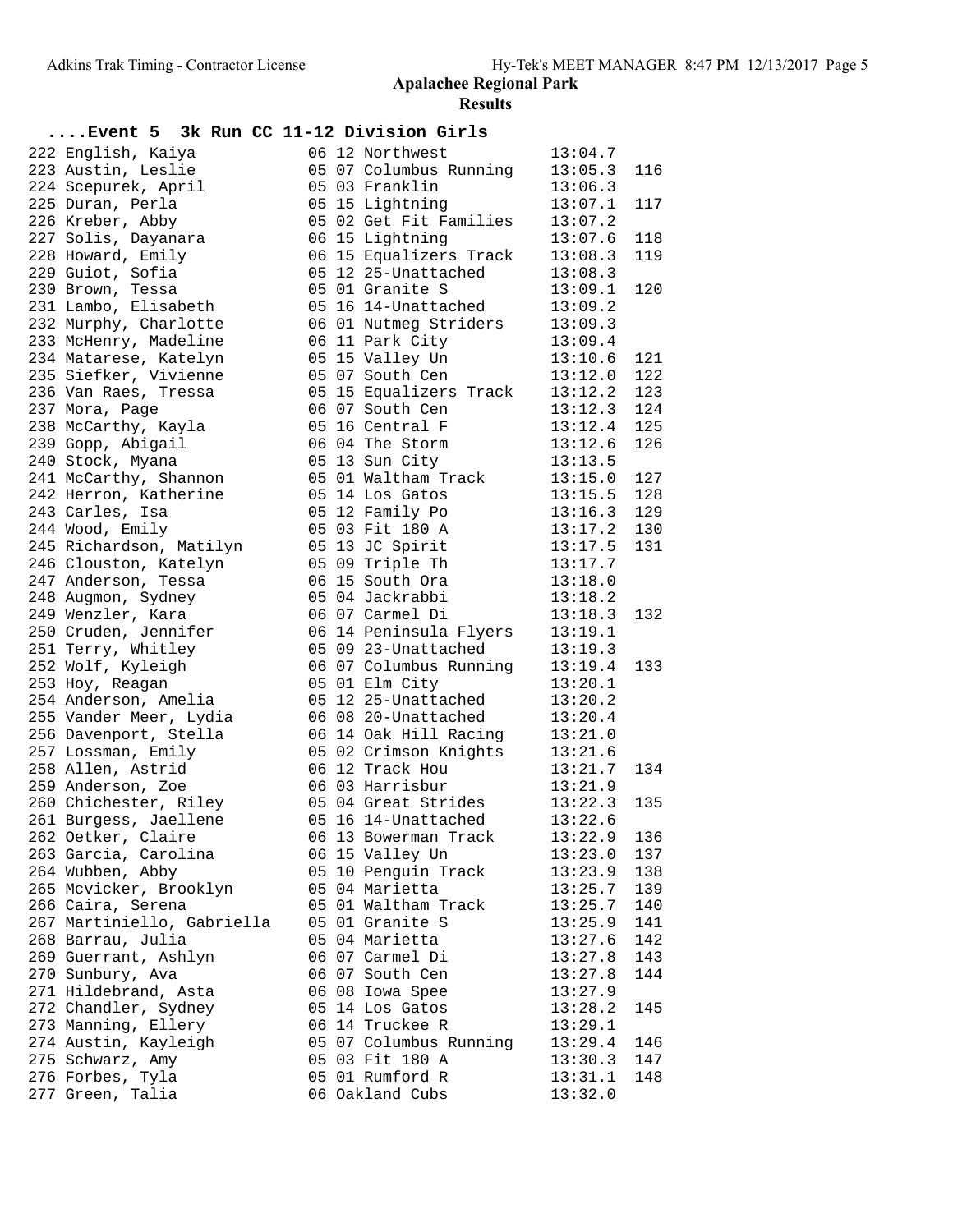| Event 5 3k Run CC 11-12 Division Girls           |  |                                        |                    |     |
|--------------------------------------------------|--|----------------------------------------|--------------------|-----|
| 278 Mejia, Leyla                                 |  | 05 12 Track Hou                        | 13:32.6            | 149 |
| 279 Amacher, Danielle                            |  | 05 13 JC Spirit                        | 13:32.7            | 150 |
| 280 Sutch, Kelsey                                |  | 06 14 Oak Hill Racing                  | 13:32.8            |     |
| 281 Ontiveros, Marissa                           |  | 06 14 McFarland Track                  | 13:33.3            | 151 |
| 282 Lockwood, Meleah                             |  | 05 04 Great Strides                    | 13:34.5            | 152 |
| 283 Newell, Sierra                               |  | 06 07 Columbus Running                 | 13:35.3            | 153 |
| 284 Ganesh, Tanishka                             |  | 05 12 Track Hou                        | 13:35.7            | 154 |
| 285 Dwyer, Kylie                                 |  | 05 14 Truckee R                        | 13:39.3            |     |
| 286 Dennis, Leelah                               |  | 06 04 Alpha Cru                        | 13:39.4            |     |
| 287 Strange, Paris                               |  | 06 12 Family Po                        | 13:39.5            | 155 |
| 288 Rothery, Peyton                              |  | 06 14 Truckee R                        | 13:44.0            |     |
| 289 Greene, Audrey                               |  | 06 10 Colorado Coyotes                 | 13:44.3            | 156 |
| 290 Casey, Liv                                   |  | 06 14 Truckee R                        | 13:46.0            |     |
| 291 Schad, Taylor                                |  | 05 08 20-Unattached                    | 13:47.2            |     |
| 292 Keeter, Arden                                |  | 05 04 Walton Yo                        | 13:49.6            | 157 |
| 293 Bradley, Hailie                              |  | 05 10 Penguin Track                    | 13:49.6            | 158 |
| 294 Skjonberg, Fanny Louise                      |  | 05 12 Team Gree                        | 13:49.7            |     |
| 295 Falk, Madalyn                                |  | 06 16 Central F                        | 13:50.6            | 159 |
| 296 Stachelczyk, Katherine                       |  | 05 04 Great Strides                    | 13:50.9            | 160 |
| 297 Reimers, Audrey                              |  | 06 14 Oak Hill Racing                  | 13:51.3            |     |
| 298 Anderson, Abbigail                           |  | 05 11 Race Cats                        | 13:51.7            |     |
| 299 Jennings, Margaret                           |  | 05 01 New York                         | 13:52.4            | 161 |
| 300 Ward, Grace                                  |  | 06 04 Mt. Pleas                        | 13:52.7            |     |
| 301 Hopkins, Emily                               |  | 05 12 Family Po                        | 13:53.0            | 162 |
|                                                  |  | 06 16 Central F                        |                    | 163 |
| 302 Tejada, Maria                                |  | 05 13 JC Spirit                        | 13:54.0            | 164 |
| 303 Beck, Hannah<br>304 Harvey, Sophie-Katherine |  |                                        | 13:55.2            | 165 |
|                                                  |  | 05 04 Walton Yo<br>05 15 Chino Hil     | 13:56.4<br>13:57.0 |     |
| 305 Polite, Baylin                               |  |                                        |                    |     |
| 306 Whiteaker, Gracee                            |  | 06 13 JC Spirit                        | 13:57.4            | 166 |
| 307 Gongas, Alexandra                            |  | 06 02 Get Fit Families                 | 13:57.8            |     |
| 308 Finegan, Teagan                              |  | 06 15 Valley Un                        | 14:01.2            | 167 |
| 309 Janger, Megan                                |  | 05 12 Track Hou<br>06 04 Great Strides | 14:04.2            | 168 |
| 310 Lewis, Katherine                             |  |                                        | 14:05.0            | 169 |
| 311 Feeney, Amanda                               |  | 05 04 Great Strides                    | 14:05.4            | 170 |
| 312 Davis, Katyleigh                             |  | 06 09 Southern                         | 14:09.0            |     |
| 313 Kaiser, Carly                                |  | 05 07 South Cen                        | 14:11.2            | 171 |
| 314 Hart, Neala                                  |  | 06 13 North Ida                        | 14:13.1            | 172 |
| 315 Peters, Emma                                 |  | 06 12 Track Hou                        | 14:14.0            | 173 |
| 316 Lopez, Kayla                                 |  | 06 15 Valley Un                        | 14:16.6            | 174 |
| 317 Stamper, Lauren                              |  | 06 12 Track Hou                        | $14:17.4$ 175      |     |
| 318 Palma, Manuela                               |  | 06 04 Walton Yo                        | 14:19.2            | 176 |
| 319 Allison, Sophia                              |  | 06 04 Walton Yo                        | 14:19.4            | 177 |
| 320 Hays, Evelyn                                 |  | 06 03 Bethesda Track                   | 14:19.9            |     |
| 321 Thompson, Kristina                           |  | 05 12 Family Po                        | 14:22.6            | 178 |
| 322 Munguia, Cynthia                             |  | 06 14 McFarland Track                  | 14:22.7            | 179 |
| 323 Kaulen, Nicole                               |  | 05 05 Hilliard                         | 14:24.7            |     |
| 324 Pena, Angela                                 |  | 06 12 Family Po                        | 14:25.3            | 180 |
| 325 Tsuang, Cheyenne                             |  | 05 15 Valley Un                        | 14:25.9            | 181 |
| 326 Walsh, Cameron                               |  | 06 03 Fit 180 A                        | 14:26.2            | 182 |
| 327 Flores, Patricia                             |  | 05 12 Family Po                        | 14:27.1            | 183 |
| 328 King, Madalyn                                |  | 06 16 Central F                        | 14:28.9            | 184 |
| 329 Adams, Gracie                                |  | 06 07 South Cen                        | 14:31.2            | 185 |
| 330 Imre, Olivia                                 |  | 06 10 Penguin Track                    | 14:31.8            | 186 |
| 331 Garey, Hana                                  |  | 05 16 14-Unattached                    | 14:34.8            |     |
| 332 Campbell, Cheyenne                           |  | 06 07 South Cen                        | 14:36.0            | 187 |
| 333 Barajas, Sophia                              |  | 06 13 Sun City                         | 14:36.3            |     |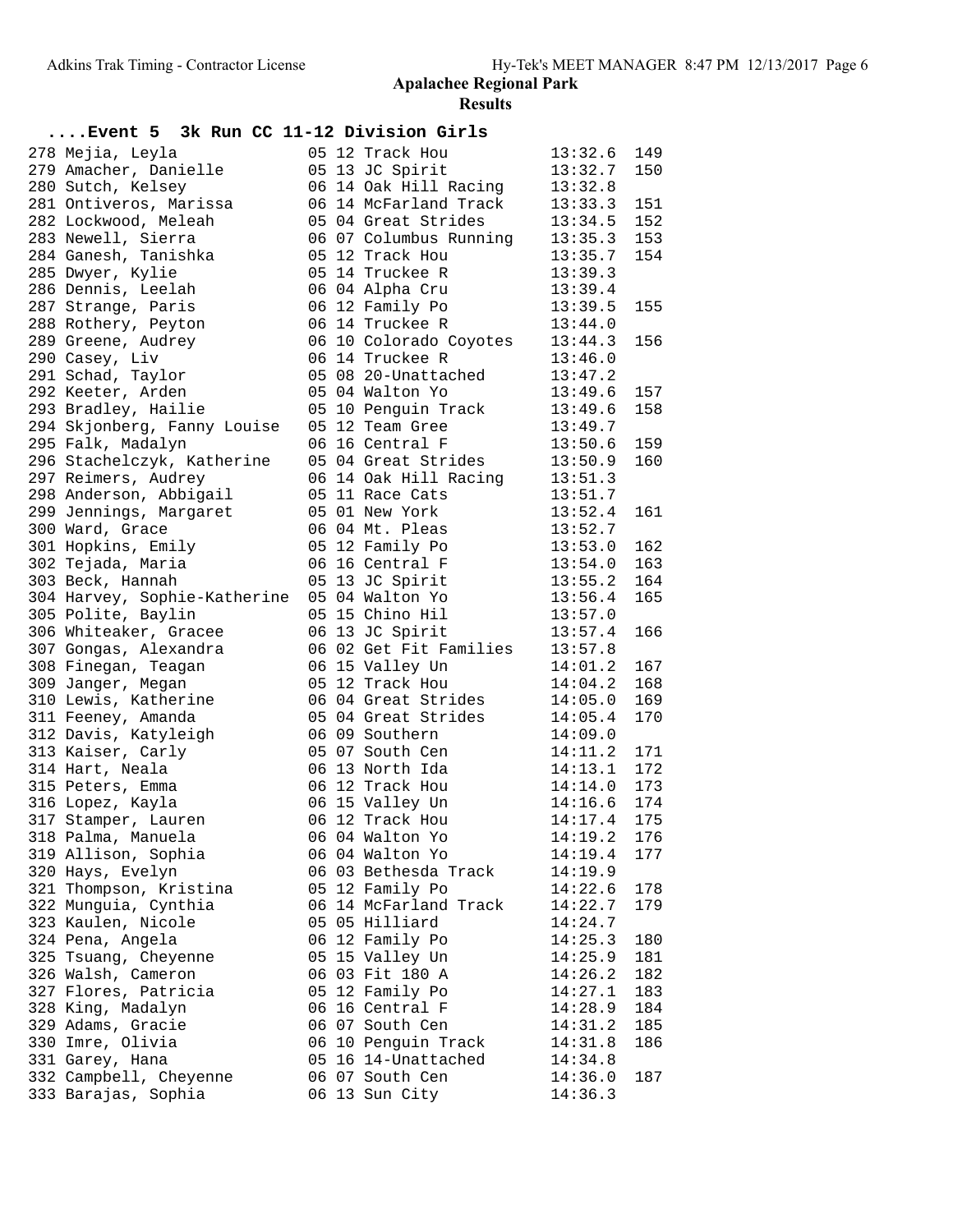| Event 5 3k Run CC 11-12 Division Girls |  |                        |         |     |
|----------------------------------------|--|------------------------|---------|-----|
| 334 Constantino, Katherine             |  | 06 07 Northside Saints | 14:39.8 |     |
| 335 Harvey, Kinnison                   |  | 05 12 26-Unattached    | 14:41.7 |     |
| 336 Gleason, Vanessa                   |  | 06 02 Lakeland         | 14:42.2 |     |
| 337 Roman, Ashley                      |  | 06 04 Great Strides    | 14:44.7 | 188 |
| 338 Liu, Chenyao                       |  | 05 07 Carmel Di        | 14:54.2 | 189 |
| 339 Brooks, Kaia                       |  | 06 04 Walton Yo        | 14:55.7 | 190 |
| 340 Grillette, Summer                  |  | 05 06 24-Unattached    | 14:57.4 |     |
| 341 Silva, Sophia                      |  | 05 cluUnattached       | 14:58.1 |     |
| 342 Del Busto, Bella                   |  | 06 16 14-Unattached    | 15:00.1 |     |
| 343 McMurtrey, Molly                   |  | 05 09 Triple Th        | 15:00.6 |     |
| 344 Brainard, Kayla                    |  | 06 05 Team Kent        | 15:02.2 |     |
| 345 Lensch, Ava                        |  | 05 08 Ankeny Tr        | 15:03.6 |     |
| 346 Motes, Sophia                      |  | 06 13 JC Spirit        | 15:04.6 | 191 |
| 347 Trimble, Ellie                     |  | 06 10 NX Level Track   | 15:05.3 | 192 |
| 348 Rosas, Emily                       |  | 05 12 Rxc              | 15:05.5 |     |
| 349 Fry, Kyra                          |  | 06 08 402 XC and Track | 15:06.7 |     |
| 350 Olave, Hannan                      |  | 05 16 14-Unattached    | 15:10.1 |     |
| 351 Malcom, Ella                       |  | 06 04 Alpha Cru        | 15:14.1 |     |
| 352 Richardson, Ava                    |  | 05 12 San Anton        | 15:15.3 |     |
| 353 Ryan, Caitlyn                      |  | 05 06 24-Unattached    | 15:16.5 |     |
| 354 Bullington, Charlotte              |  | 06 04 Marietta         | 15:17.4 | 193 |
| 355 Mickelson, Mary                    |  | 05 13 Sun City         | 15:24.5 |     |
| 356 Caffey, Madison                    |  | 05 12 SpeedKIDZ Elite  | 15:27.7 |     |
| 357 Cupo, Abigail                      |  | 05 16 Central F        | 15:28.4 | 194 |
| 358 Brackenbury, Abbey                 |  | 05 09 Ejc Track        | 15:41.0 |     |
| 359 Gardenhire, Ella                   |  | 06 04 Marietta         | 15:43.1 | 195 |
| 360 Rutledge, Micah                    |  | 05 07 Columbus Running | 15:47.0 | 196 |
| 361 Tim, Gia-Marie                     |  | 05 16 Pure Athletics   | 15:49.8 |     |
| 362 Keller, Jacelyn                    |  | 06 06 Most Bles        | 15:50.3 |     |
| 363 Dix, Jolie                         |  | 06 08 29-Unattached    | 15:59.6 |     |
| 364 Cantu, Harmonnie                   |  | 05 12 Track Hou        | 16:13.4 | 197 |
| 365 Chipps, Elizabeth                  |  | 05 09 23-Unattached    | 16:14.2 |     |
| 366 Van Horn, Emma                     |  | 05 12 47-Unattached    | 16:22.3 |     |
| 367 Basi, Simran                       |  | 05 13 JC Spirit        | 17:22.1 | 198 |
| 368 Reback, Liberty                    |  | 06 16 14-Unattached    | 21:19.6 |     |
| 369 Graham, Laney                      |  | 05 06 Most Bles        | 23:46.6 |     |
|                                        |  |                        |         |     |

| Team Scores                 |       |     |             |                         |                 |       |      |      |      |      |
|-----------------------------|-------|-----|-------------|-------------------------|-----------------|-------|------|------|------|------|
| Rank Team                   | Total |     | $1 \quad 2$ | $\overline{\mathbf{3}}$ | $4\overline{ }$ | 5     | $*6$ | $*7$ | $*8$ | $*9$ |
| Results - Women 11-12       |       |     |             |                         |                 |       |      |      |      |      |
| 1 10 Parker Panthers        | 33    | 1 3 |             |                         | 4 9             | 16    | 28   | 53   | 84   |      |
| Total Time:<br>56:22.40     |       |     |             |                         |                 |       |      |      |      |      |
| 11:16.48<br>Average:        |       |     |             |                         |                 |       |      |      |      |      |
| 2 13 Bowerman Track         | 116   | 12  | 20          | 25                      |                 | 27 32 | 38   | 56   | 136  |      |
| Total Time:<br>59:28.10     |       |     |             |                         |                 |       |      |      |      |      |
| 11:53.62<br>Average:        |       |     |             |                         |                 |       |      |      |      |      |
| 3 15 Valley United Track Cl | 172   | 10  | 15 34       |                         | 37              | 76    | 88   | 92   | 137  |      |
| Total Time: $1:00:02.10$    |       |     |             |                         |                 |       |      |      |      |      |
| 12:00.42<br>Average:        |       |     |             |                         |                 |       |      |      |      |      |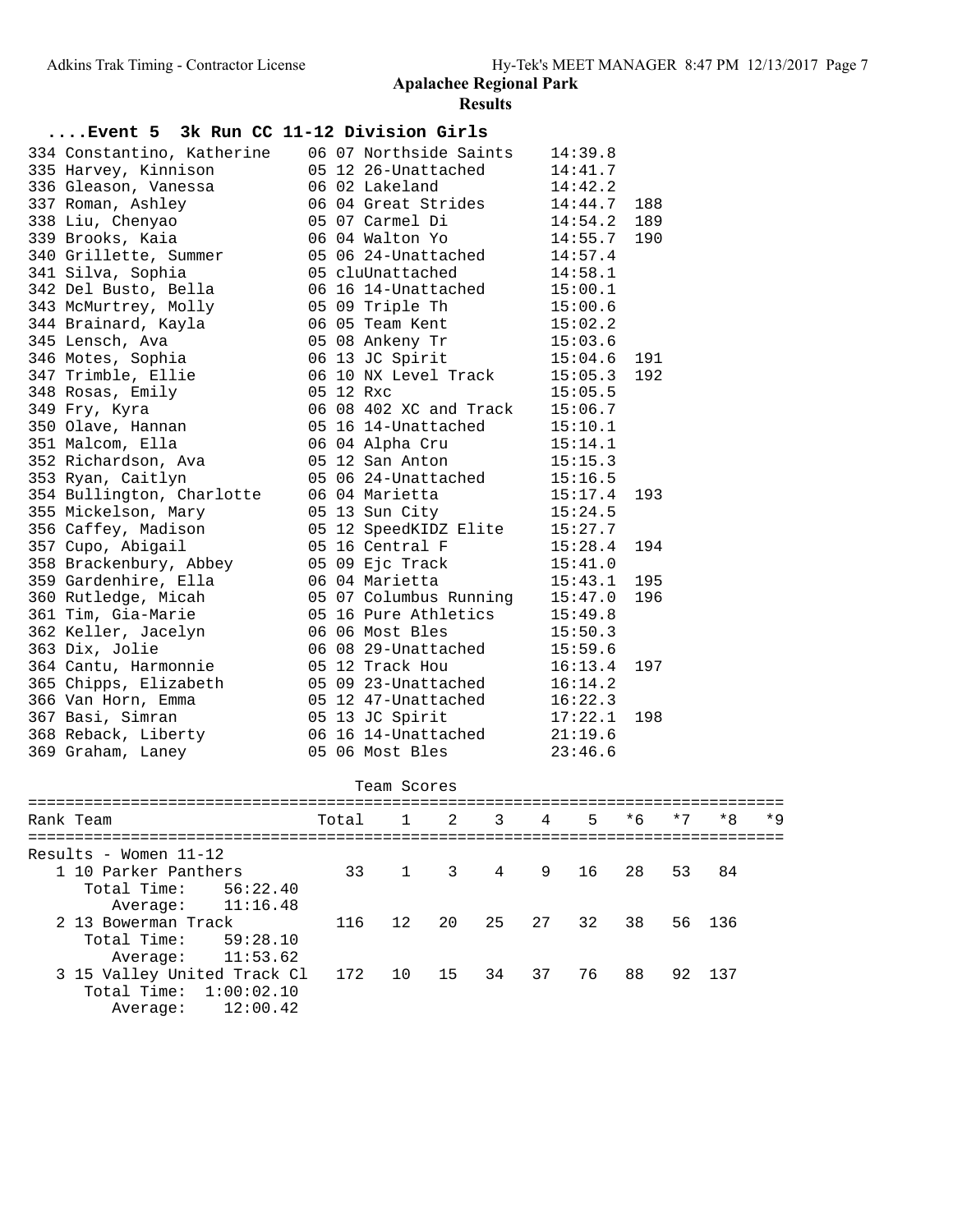| Event 5 3k Run CC 11-12 Division Girls                                                                 |     |    |                 |         |     |            |     |     |     |
|--------------------------------------------------------------------------------------------------------|-----|----|-----------------|---------|-----|------------|-----|-----|-----|
| 4 10 Cougar Track Club<br>Total Time:<br>59:34.20                                                      | 182 | 2  | 13              | 47      | 51  | 69         | 95  | 109 | 112 |
| 11:54.84<br>Average:<br>5 15 Lightning Youth Runnin                                                    | 207 | 6  | $7\overline{ }$ | 33      | 65  | 96         | 117 | 118 |     |
| Total Time:<br>1:00:14.90<br>Average:<br>12:02.98                                                      |     |    |                 |         |     |            |     |     |     |
| 6 03 Fit 180 Athletics A<br>1:00:45.80<br>Total Time:<br>12:09.16<br>Average:                          | 225 | 11 | 18              | 62      | 63  | 71         | 130 | 147 | 182 |
| 7 10 Colorado Coyotes<br>Total Time:<br>1:01:00.70<br>Average:<br>12:12.14                             | 231 | 14 | 17              | 29      | 74  | 97         | 156 |     |     |
| 8 07 Carmel Distance Projec<br>Total Time:<br>1:01:19.20<br>12:15.84<br>Average:                       | 273 | 5  | 21              | 26      | 89  | 132        | 143 | 189 |     |
| 9 10 NX Level Track<br>Total Time:<br>1:01:54.80<br>Average:<br>12:22.96                               | 293 | 31 | 45              | 59      | 67  | 91         | 192 |     |     |
| 10 01 New York Starz Track<br>Total Time:<br>1:01:51.60                                                | 294 | 8  | 35              | 42      | 48  | 161        |     |     |     |
| 12:22.32<br>Average:<br>11 01 Granite State Flash<br>Total Time:<br>1:02:33.20<br>12:30.64<br>Average: | 330 | 43 | 57              | 64      | 80  | 86         | 100 | 120 | 141 |
| 12 04 The Storm Track Club<br>Total Time:<br>1:02:27.40<br>12:29.48<br>Average:                        | 338 | 24 | 50              | 68      | 70  | 126        |     |     |     |
| 13 10 Penguin Track<br>Total Time:<br>1:02:38.10<br>Average:<br>12:31.62                               | 341 | 19 | 22              | 77      | 85  | 138        | 158 | 186 |     |
| 14 14 Los Gatos<br>Total Time:<br>1:02:43.60<br>12:32.72<br>Average:                                   | 361 | 30 | 46              | 52      | 105 | 128        | 145 |     |     |
| 15 01 Rumford Road Runners<br>Total Time:<br>1:02:57.40<br>12:35.48<br>Average:                        | 365 | 40 | 44              | 54      | 79  | 148        |     |     |     |
| 16 15 Equalizers Track<br>Total Time:<br>1:02:44.40<br>12:32.88<br>Average:                            | 366 | 23 | 49              | 72      | 107 | 115        | 119 | 123 |     |
| 17 14 McFarland Track<br>Total Time:<br>1:03:42.70<br>Average:<br>12:44.54                             | 426 | 73 | 75              | 87      |     | 90 101 151 |     | 179 |     |
| 18 04 Walton Youth Track<br>Total Time:<br>1:04:59.70<br>Average:<br>12:59.94                          | 499 | 36 | 58              | 83      | 157 | 165        | 176 | 177 | 190 |
| 19 01 Waltham Track<br>Total Time:<br>1:04:37.50<br>Average:<br>12:55.50                               | 514 | 60 | 103             | 110     | 114 | 127        | 140 |     |     |
| 20 04 Great Strides<br>Total Time:<br>1:05:19.40<br>Average:<br>13:03.88                               | 547 | 39 | 61              | 135     | 152 | 160        | 169 | 170 | 188 |
| 21 15 Valley United Track Cl<br>Total Time:<br>1:05:30.80<br>13:06.16<br>Average:                      | 558 | 55 |                 | 104 111 | 121 | 167        | 174 | 181 |     |